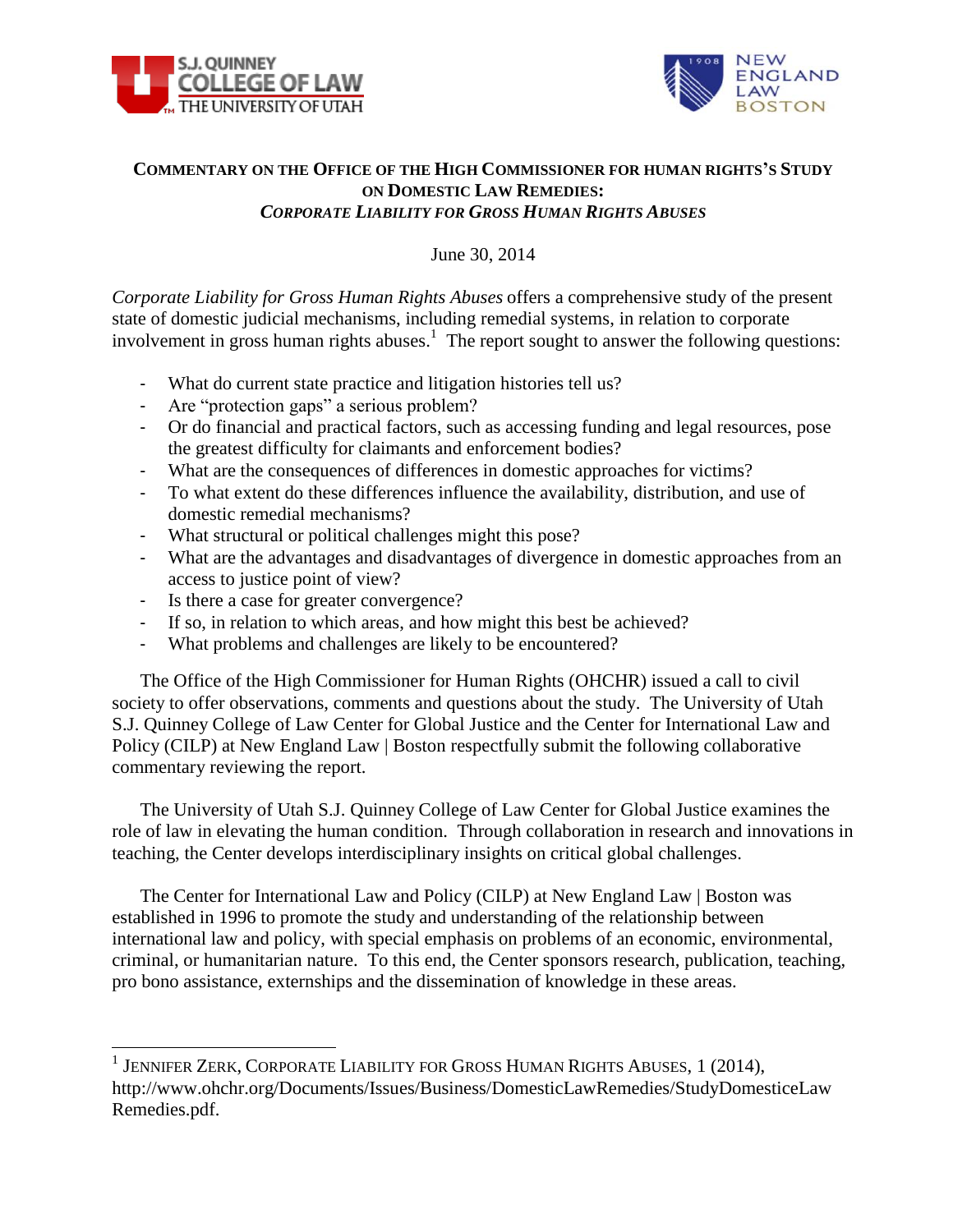## **I. OBSERVATIONS AND QUESTIONS**

 We would like to first commend the efforts of Dr. Zerk and acknowledge her impressive undertaking to provide a comprehensive view of the state of affairs regarding remedies for corporate accountability. The following section offers observations, comments, questions and suggestions that both Centers agreed were important to share with the OHCHR in the spirit of moving this important and valuable project forward:

*Methodology*: Dr. Zerk acknowledges that she is conducting a "desk-based research" study that relies on existing studies of remedies for holding corporations accountable. In moving forward, it would be advisable to commission original studies that identify, digest, and analyze new cases that illustrate how domestic remedies in civil and criminal law have been employed to hold companies accountable. This new phase of study would also address potential limitations of the current report which focuses more on U.S. cases, in particular the Alien Tort Statute (ATS) which may have less legal relevance for claimants seeking remedy in U.S. federal courts in light of recent U.S. Supreme Court rulings, a challenge that Dr. Zerk recognizes. Certainly, the author recognizes possible changes to the remedy regime in U.S. federal courts, nevertheless much of the study is based on analysis of older cases prior to rulings that significantly limit the ability to seek remedy through litigation in U.S. federal courts. Also, it is not clear that the Report sufficiently distinguishes between remedies at different levels of government (e.g. the state versus the Federal Government of the United States and other countries with similar federal systems) and how we might approach the different legal and political challenges at both levels. 2 Actions against corporations alleged to be complicit in human rights violations have been brought in U.S. state courts in recent years and may shed relevant insight into the general question of effective remedies.

> *Specific Observations:* While there may indeed be value to studying earlier U.S. cases perhaps as a hypothetical model for other jurisdictions, we believe a new legal landscape post-ATS is emerging. Accordingly, we believe future research should seek a more diverse sampling of countries and offer a more representative look at global efforts to build and strengthen remedies for human rights harms. How other countries are creating their own ATS-like legislation and the outcome would serve to contribute significantly to the body of knowledge on remedy and accountability.

*Non-judicial remedies:* The Report seeks to address what it identifies as a "liability gap" in corporate liability yet focuses only on judicial remedies without mention of non-judicial remedies, despite the fact that the United Nations Guiding Principles on Business and Human Rights (UNGPs) focuses significantly on this latter category of remedies.

> *Specific Observations*: Next steps in researching the liability gap should integrate research on non-judicial remedies.

 2 *Id*. at 78.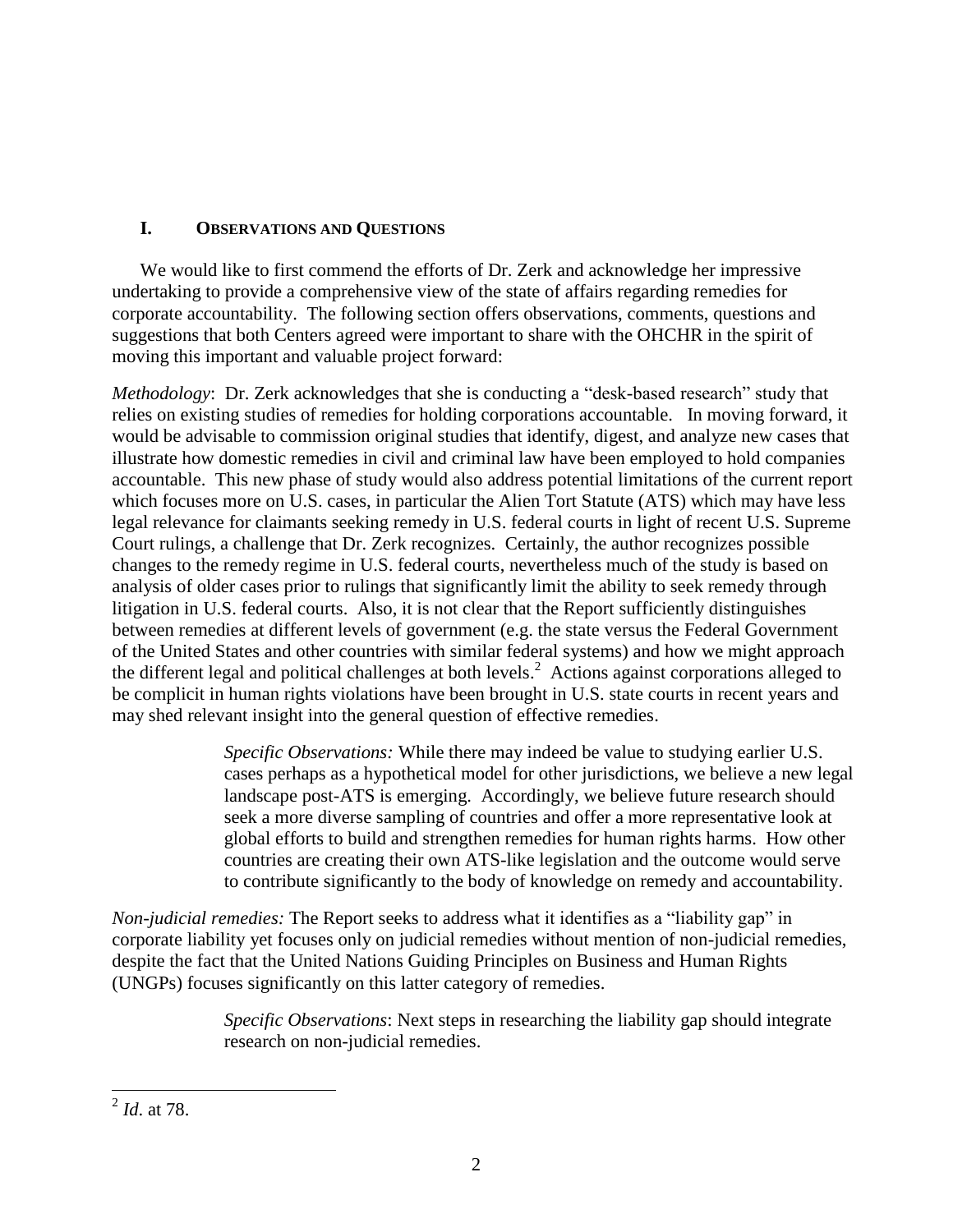*Other types of human rights violations:* The study focuses on the most serious crimes (genocide, slavery, executions, torture, etc.)<sup>3</sup> and thus addresses only "gross," "grave," and "systematic" human rights violations.<sup>4</sup> Yet, many other situations implicate human rights harms caused by businesses without necessarily rising to this level of seriousness. Consider for example, issues related to labor and employment, environmental concerns and other situations that harm individuals and communities.

> *Specific Observations:* We believe there may be a risk of only focusing on the most egregious rights violations might result in the exclusion of other transgressions that could culminate in egregious harms. Indeed, Principle 12 of the UNGPs is much more expansive (e.g. includes the full International Bill of Rights as well as other relevant treaties). Future steps to advance our understanding should examine cases that remedy violations of these types of human rights.

> *Specific Question*s: The Report refers to the "manifest breach" of human rights but is not clear what this test requires and whether it varies depending on the type of human right violation. How do we determine if a human rights violation has occurred? Does it depend on the level of harm or type of injury?<sup>5</sup>

*Framing existing remedies as human rights remedies:* Related to the last observation, the inquiry into other types of human rights violations may require examining domestic remedies that do not per se arise out of human rights law but instead arise from bodies of law which mirror human rights norms even if they do not name them as such. The Report spends quite a bit of discussion of tort doctrine but is very abstract and thus could offer more concrete examples of case law that exemplifies human rights accountability measures.<sup>6</sup> Moreover, it might be helpful to have an interpretative frame to analyze how existing causes of action in tort and criminal law uphold human rights law even if they do not arise out of human rights causes of action (for example, ordinary tort theories of negligence, intentional torts, and strict liability).

The Report observes: "There are few legal regimes aimed specifically and explicitly at the problem of business involvement in gross human rights abuses."<sup>7</sup> This statement raises the question of whether the term "human rights" needs to be explicit in the law to best promote human rights accountability for corporate activity; or whether existing law and causes of action which in fact provide a remedy through ordinary torts and criminal law satisfy this end goal.

> *Specific Questions:* How do you look at an existing legal regime for these types of disputes and characterize them as human rights remedies? Should we focus on pushing legislatures to enact new causes of action or is it enough to understand that any enforcement of labor standards (for example) is a form of human rights accountability?

 3 *Id*. at 26-27.

<sup>4</sup> *Id*. at 28-29.

<sup>5</sup> *Id*. at 75.

<sup>6</sup> *Id*. at 33,44.

<sup>7</sup> *Id*. at 40.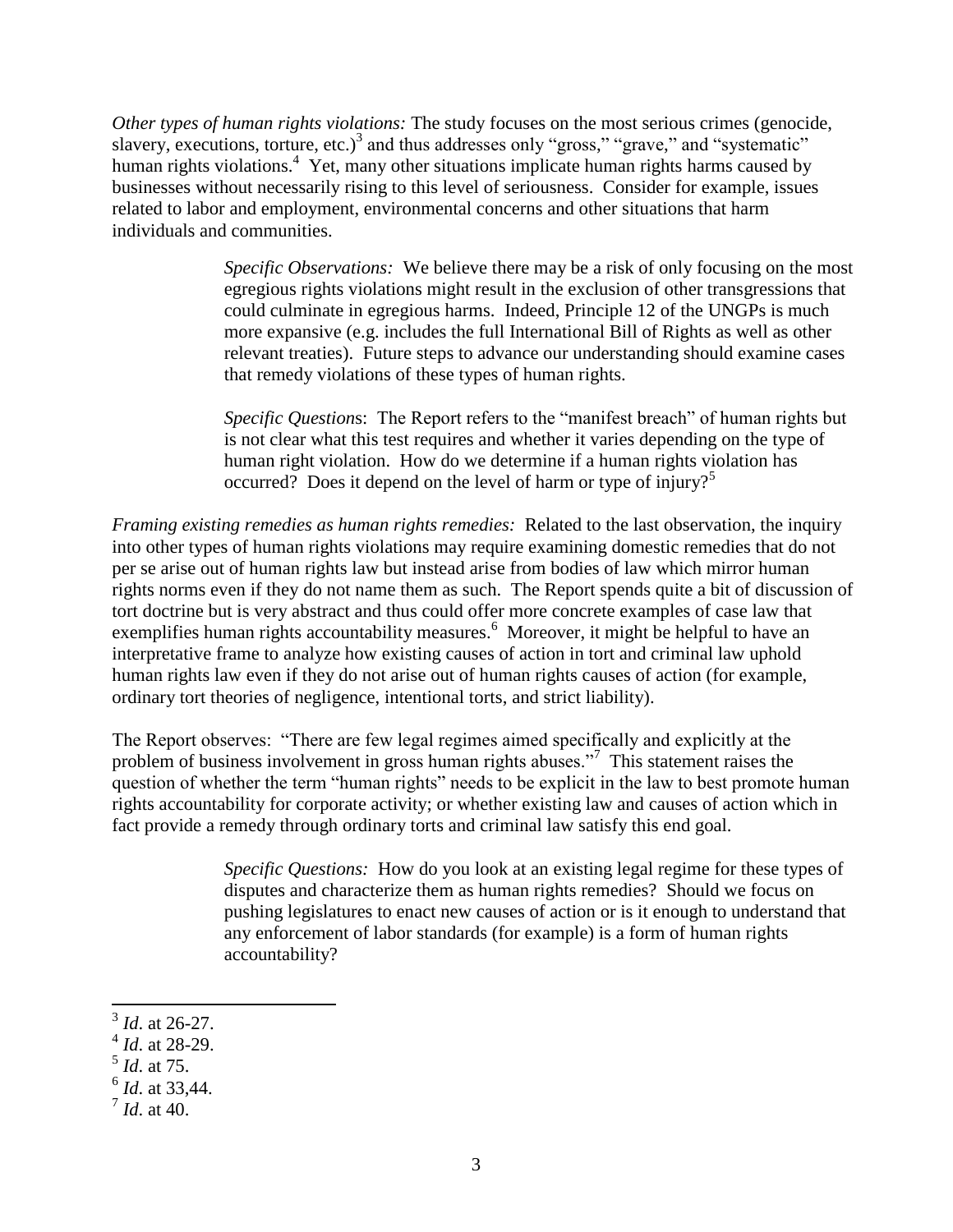Can rights be sufficiently protected under another name? Consider systems that have extensive protection of employees, such as the United States, but do not selfidentify as enforcing "human rights".

For example, the Report raises the question of whether ordinary tort law reflects the gravity of human rights crime. $8$  Future research could discuss whether this reality requires a "new" tort to supplement existing "ordinary" causes of action. If so, what would be required to educate judges about these new torts and would pleading cases require new approaches?

Conceptually speaking, are we seeking to apply international law in domestic forums or is it local law that in effect upholds international law norms?<sup>9</sup> While the Report seems to offer general observations about civil and criminal law, it is still unclear how this law "works" to vindicate human rights.<sup>10</sup> In other words, how would a practitioner actually litigate these cases?

*Specific Observations*: One next step may be to develop treatises of law that guide advocates and lawyers on how to frame legal arguments that both conform to local law and vindicate human rights issues.

*Legal reform initiatives:* Particular observations in the Report on the current status of remedies seemed to suggest possible areas where we might begin to discuss and develop areas of legal reform that would increase possibilities of holding corporations accountable:

- a. The Report mentions Belgium law that created universal jurisdiction. We believe a comparative examination of different experiences, outcomes, and challenges in different countries seeking to uphold this principle is warranted.<sup>11</sup>
- b. Limited liability is a construct that was created recently. Without taking a strong opinion either way, we believe it would be worthwhile to discuss whether reform of this legal limitation to expand liability would be realistic, and if so, would that be a desirable change?<sup>12</sup>
- c. The Report discusses the challenges of the doctrine of *forum non conveniens*. *<sup>13</sup>* We believe it would be worthwhile to discuss whether this discretionary doctrine could be limited by statute (or given more standards to help protect human rights) and whether such reform would be desirable.

 $\overline{\phantom{a}}$ 8 *Id*. at 45.

<sup>9</sup> *Id*. at 90.

<sup>10</sup> *Id*. at 76.

 $11$  *Id.* at 43, fn 48.

<sup>12</sup> *Id*. at 46.

<sup>13</sup> *Id*. at 49.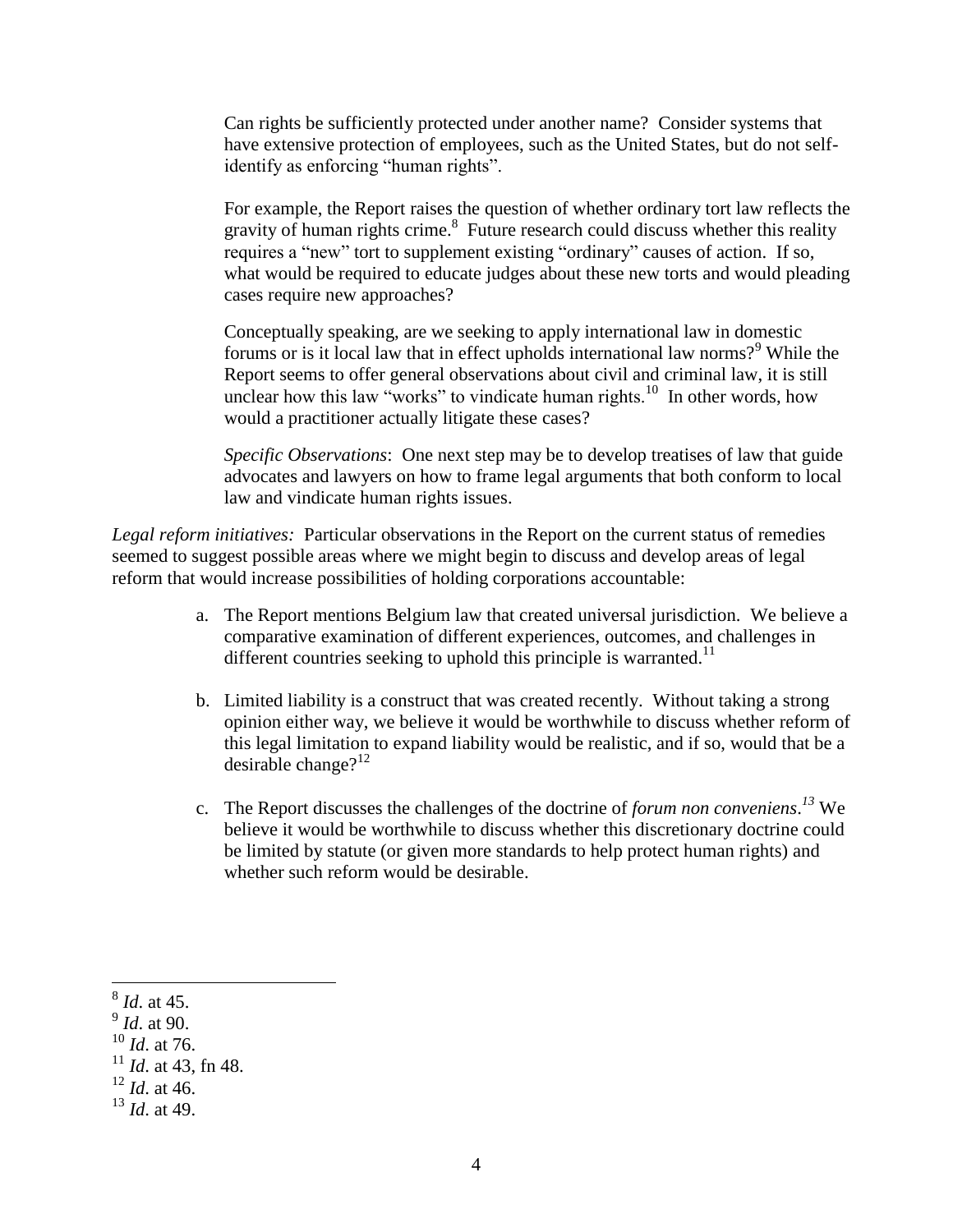d. Is there a way to formalize the "public policy" exception through statute to make it less discretionary and create more basis for judges to move forward with human rights cases? $14$ 

*Choice of Law and Sovereign Immunity Issues:* When evaluating cases that arise in countries where local laws fall below Universal Human Rights standards, how do courts decide on the appropriate choice of law?<sup>15</sup> Would this choice require judges to first evaluate whether local laws of host states adhere to human rights standards? Does this examination raise issues of sovereign immunity? Does it matter whether or not the host state has signed human rights treaties? If a case involves suing state owned companies that may raise issues of sovereign immunity, it might offer a new perspective to study the United States practice under the Foreign Sovereign Immunity Act  $(FSIA)^{16}$  and the issue of immunity.

*Barriers to Justice:* The author contends that the concept of "barriers" has limitations as an analytical tool "due to a lack of consensus on the detail of the baseline standards that domestic judicial mechanisms should be operating to do in practice.<sup> $17$ </sup> Further discussion of this concept would be worthwhile to seek some consensus of the meaning of this term.

Moreover, the author recognizes the limited time and space for offering an exhaustive itemization and analysis of barriers to justice.<sup>18</sup> More research should be conducted to expand our knowledge of barriers, beginning with those identified in UNGPs Principle 26.<sup>19</sup> Most importantly, it is not apparent from the study that the author consulted victims directly in her quest to examine the issue of barriers. Future research should consult victims as stakeholders, who may also have novel ideas on possible solutions.

> *Specific Observations*: The author discusses legal aid but could do more to distinguish examples where such aid is provided for purely civil suits.<sup>20</sup> One idea might be if a government could set up a fund using funds from corporate fines to provide plaintiffs with legal aid.

Additionally, the Report analyzed the limited availability of legal aid as a barrier to an effective remedy; however the analysis focused on the availability of counsel only in the most affluent countries. How can we address the lack of legal aid in nations where some of the most grievous violations occur? Could there be some sort of on the ground task force (such as something akin to Lawyers Without Borders that would provide actual representation for individuals as opposed to just training)? How do you get more lawyers involved in these cases?<sup>21</sup> Is it lack of training in law schools?

<sup>14</sup> *Id*. at 74.

l

- <sup>15</sup> *Id*. at 51.
- <sup>16</sup> *Id*. at 51, 67.
- <sup>17</sup> *Id*. at 63.
- <sup>18</sup> *Id*. at 64.
- <sup>19</sup> *Id*. at 61.
- <sup>20</sup> *Id*. at 79.
- <sup>21</sup> *Id*. at 81.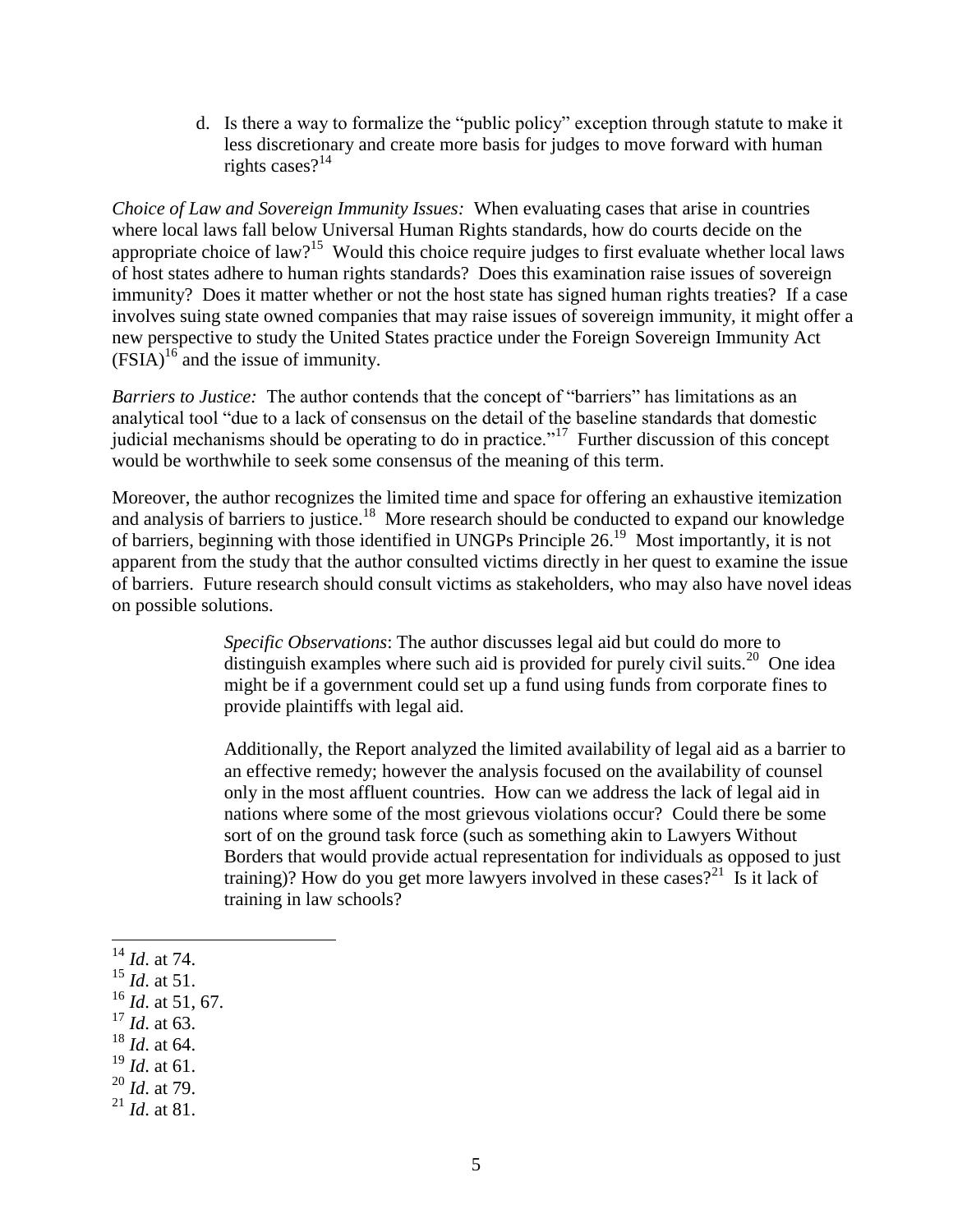Future research regarding barriers might look at National Action Plans and how governments are responding to barriers (including how they are identifying problem and proposing to address them).<sup>22</sup> While it might be possible to develop benchmarks for comparison, it is also important to create flexible systems of analysis that value plural responses based on local contexts.

Is one barrier that needs to be considered the lack of substantive law recognizing causes of action in human rights law at the local level?

*Criminal Law:* The Report looks at other examples of countries that set up "specialized investigation units" as ways to strengthen criminal prosecution. It would be helpful to learn of more examples of such units, how they were established, challenges they have faced and other relevant practical information to offer guidance to other countries seeking to institute similar units. $^{23}$ 

> *Specific Observations*: We believe it would be worthwhile to study why there is such low prosecution of companies and their managers by consulting actual prosecutors to learn what factors into their decision-making with regard to pursuing investigations (or not). $^{24}$

*Focus on reparations apart from remedies:* Conceptually speaking, this inquiry may need to keep clear the separate although sometimes overlapping goals that liability serves: 1) providing reparations for victims and 2) and ensuring enforcement/accountability and deterrence of companies. Analysis of the effectiveness of remedies may alter depending on which goal is leading the discussion (e.g. is a remedy effective for holding companies accountable and is a remedy effective for vindicating victims' rights). Moreover, the concepts of procedural remedies (such as judicial and administrative mechanisms) and reparations (such as compensation and other forms of redress for victims) are often conflated causing some confusion. A criteria of effectiveness needs to be developed for both procedural remedies and substantive reparations.

> *Specific Questions*: The Report does not delve into the topic of administrative reparations programs. One idea to explore is whether it would make sense to encourage governments that prosecute companies and their managers for human rights violations, to establish administrative funds to distribute reparations to victims.

## II. **GENERAL RECOMMENDATIONS**

The study concludes with presenting "a way forward" and presents as a primary recommendation the idea of launching an "inclusive, consultative, multi-stakeholder process of clarification."<sup>25</sup> This process would include:

 $\overline{\phantom{a}}$ 

<sup>22</sup> *Id*. at 87.

<sup>23</sup> *Id*. at 98.

<sup>24</sup> *Id*. at 90.

<sup>25</sup> *Id.* at 111.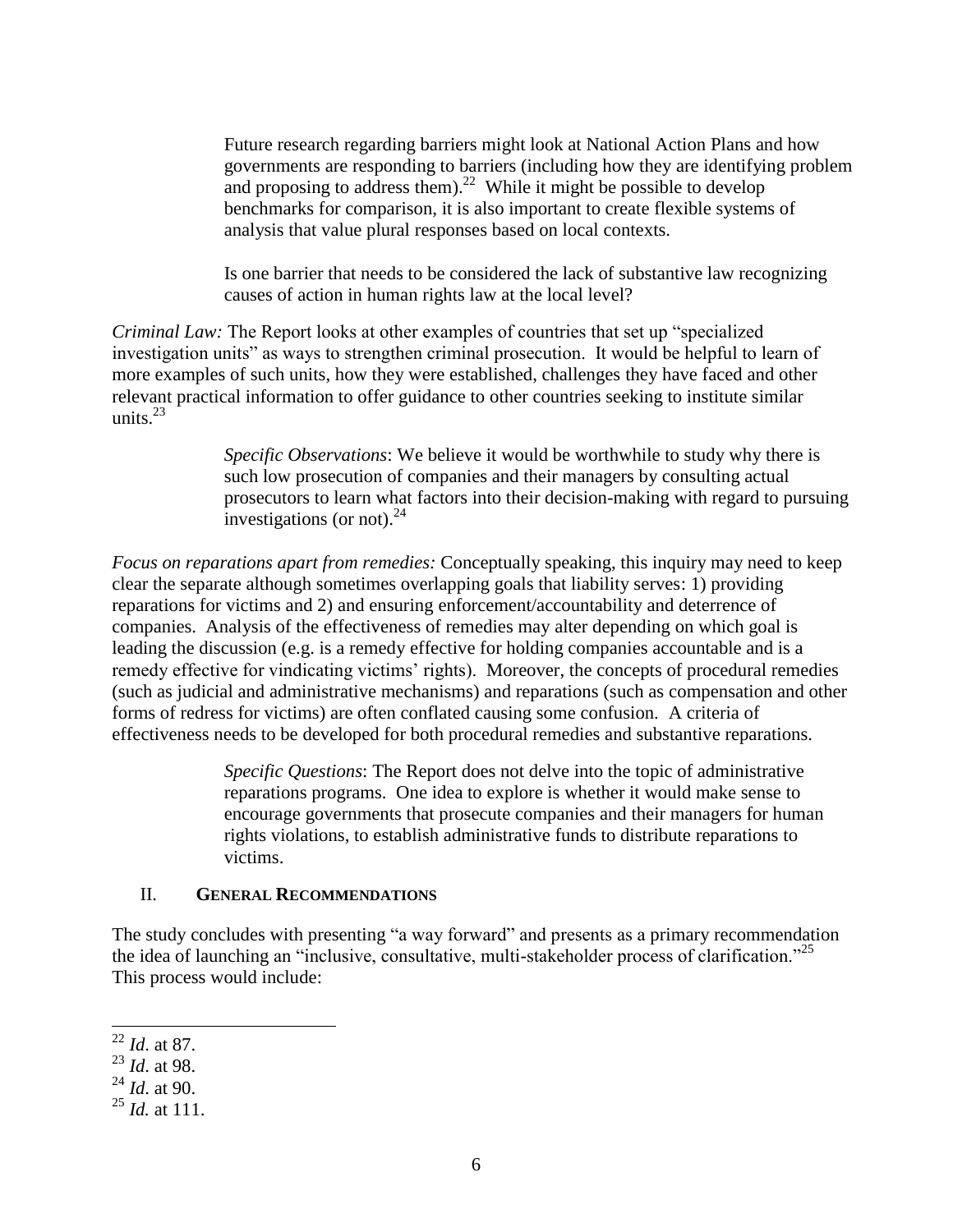1) clarifying key issues of principle and policy, and

2) identifying models of best State practice in relation to functioning of domestic judicial mechanisms. $2^{\bar{c}}$ 

Specifically, the recommendation focuses on identifying a program of activities that would promote technical cooperation and knowledge exchange to improve judicial mechanisms of redress.<sup>27</sup>

With respect to the second recommendation, we believe it may be premature given that we first need to decide what constitutes "best" and establish standards that would allow for the identification of best practices. We believe that such an identification process could appropriately be guided with reference to Principle 31 of the UNGPs. Although Principle 31 of the UNGPs offers a preliminary list of factors that could be helpful for determining the "effectiveness" of a remedy, it is still offering abstract standards that need further examination and development to guide actual practice as well as the evaluation of remedies.

One suggestion for conducting this next step would be to rely on existing networks of practitioners and scholars to collect specific examples of practice. However, to assure consistency of methodology and data collection, the OHCHR might offer a template of sorts to guide what local partners should "look for" with regard to relevant local remedies. The OHCHR might serve as a type of clearing-house for this data although it may be more efficient to delegate this role to existing civil society institutions such as the Business and Human Rights Resource Centre as it already maintains databases of case studies.

While the Report seems to lean towards the idea that uniformity would be a good thing (although acknowledging the potential hazards), we believe that this tendency may not meet with universal acceptance. Our Centers are not in complete agreement with the recommendation that "uniformity" should be the primary goal of our collective effort to identify standards for the evaluation of effectiveness. Nor do we agree that remedies law be uniform in all local jurisdictions. Honoring plurality in the development of this area of law would allow for a more organic development towards desirable practice. That said, it would be worthwhile to open a dialogue on what, if any, aspects of remedy law would require some type of universal agreement to assure substantive and procedural fairness in these matters around the world.

Along similar lines, the Report advises that next steps include technical advising and workshops, but it is not yet clear what would be the content of this advice.<sup>28</sup> Again, it would seem we first need better clarity on legal standards, elements, tests, and institutional reforms that constitute best practices before any effort is made to offer technical assistance on the implementation and/or improvement of local technical advising.

The Report suggests continued consultation of stakeholders but does not offer concrete

l <sup>26</sup> *Id.* 

<sup>27</sup> *Id.* at 113.

<sup>28</sup> *Id*. at 111-112